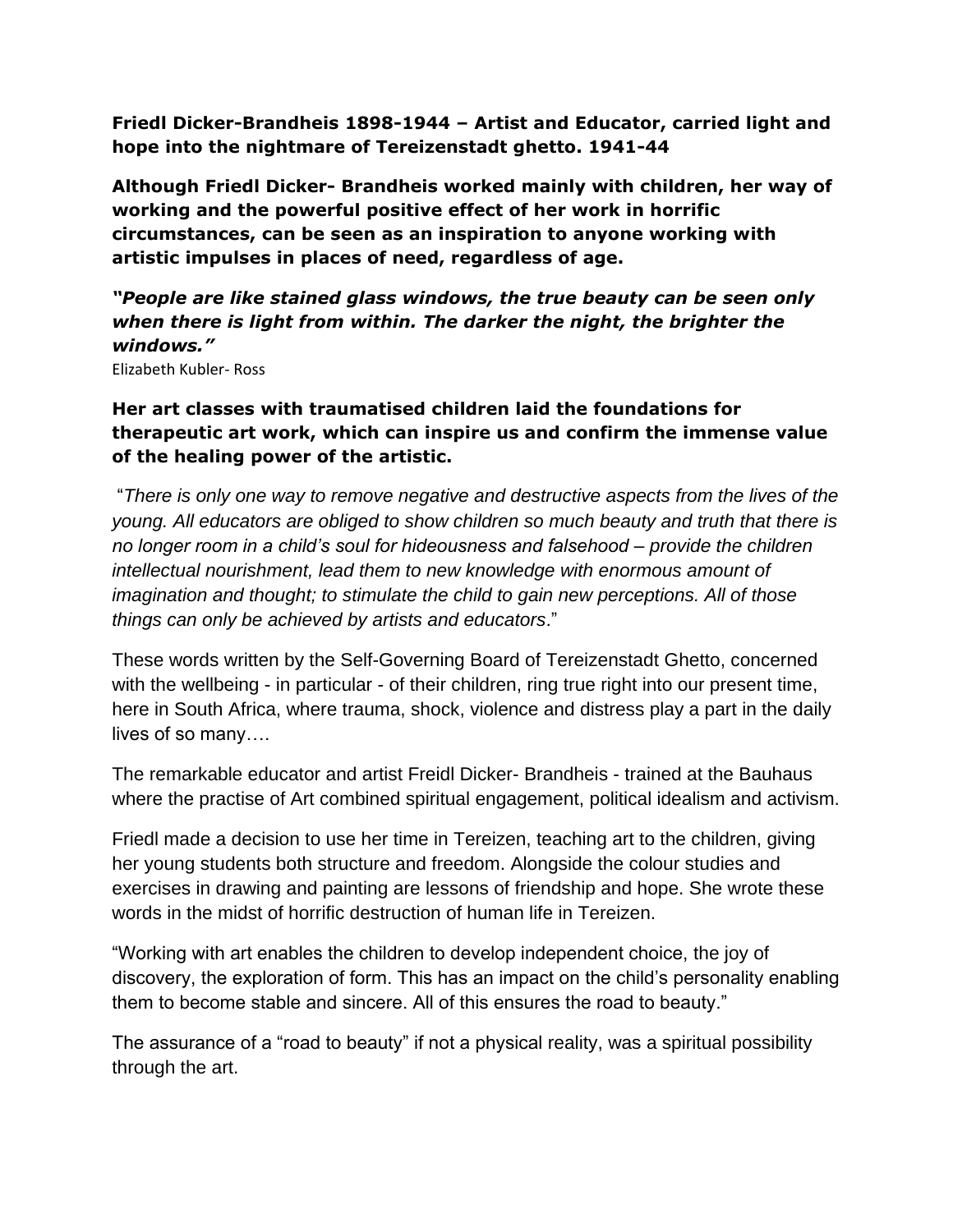5000 pieces of signed artwork left behind by the children, have travelled the world in exhibitions, continuing to stun the eye and move the heart.

What can we learn and take with us in the future, from this remarkable women's work during a period of unbearable trauma and darkness?

The classes with the children were not meant to make artists out of them. They were to free and broaden such sources of energy as creativity and independence, to awaken the imagination, to strengthen the children's powers of observation and appreciation of life.

## *It was not enough for Friedl to reveal the distress within the consciousness of the children. Her goal was to restore consciousness.*

Rhythmic exercises, drawing from a known fairy tale or story, model drawing, study of the old masters, and freely chosen themes – she applied all the artistic and pedagogic methods she knew. The system of her mentor Johannes Itten proved indispensable in Tereizen - his theology of the battle between the sun of light and sun of darkness became all too real. Friedl made practical use of his rhythmical exercises as a device in her battle against the chaos of time and space.

She was the only artist in Thereizen who chose not the represent the horror of their surroundings - there were no transports, no crowds, no soup lines, no dead bodies in her own personal paintings, nor in the work she inspired from the children. She strengthened the children's imagination and memory, clear goals and tasks were set, that helped them to rearrange their lives amidst the damaged reality of everyday life in the ghetto. She called upon the children to remember images from 'normal' life – kind people, the sky, trees, the apartment furniture from their previous life, the clock on the wall, rebuilding the connection to what sustained them. Themes for the art class were chosen to provoke reactions from the children. Some of her themes included flowers, butterflies, landscapes, storms and rainbows, the four seasons, streets, houses from inside and outside – all that belonged to the child's treasury of experience.

## *Art created a belief in an internal rather than external sense of control of one's life. Individual identity could be reclaimed albeit momentarily through art. Art, music and performance transformed fear into freedom. It helped sustain hope, a sense of will to live.*

The theory that art can heal trauma evolved in part, from the work of a student of Friedl's – Edith Kramer –'"Art as therapy with children."

Her work has relevance for us all, regardless of age.